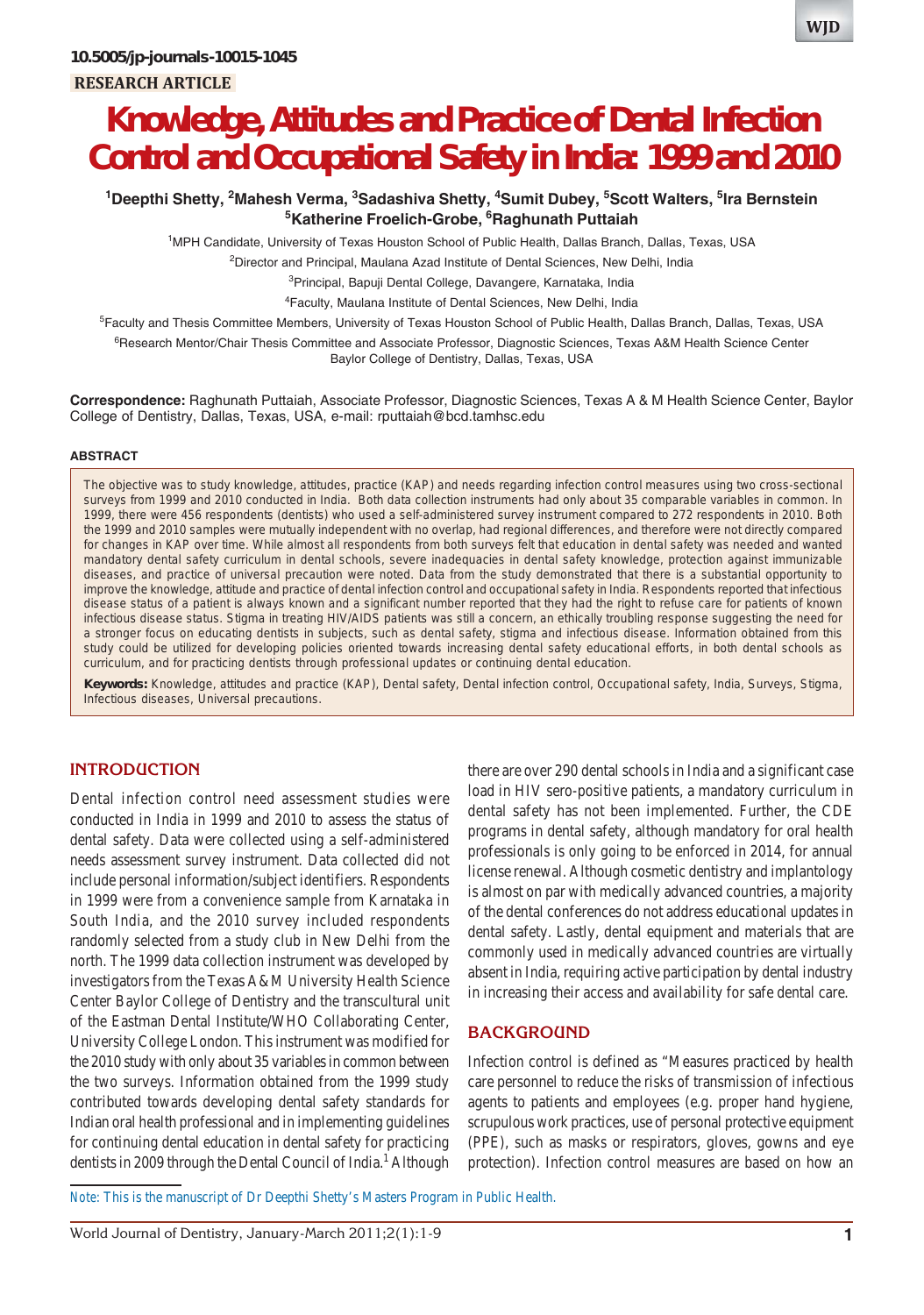infectious agent is transmitted and include standard, contact, droplet and airborne precaution.<sup>2</sup>

Practice and monitoring of infection control is an ongoing task for any surgical field.<sup>3</sup> In the United States of America, Occupational Safety and Health Administration (OSHA) estimates that about 5.6 million workers in the health care industry and related occupations annually are at risk of occupational exposure to bloodborne pathogens, including human immunodeficiency virus (HIV), hepatitis B virus (HBV), hepatitis C virus (HCV), etc.<sup>4</sup> According to Centers for Disease Control and Prevention (CDC), thousands of Americans are infected with HIV but are unaware of their sero-positive status.<sup>5</sup> In 2008, 4.7 million people in Asia were living with HIV, including  $350,000$  who became newly infected.<sup>6</sup> The number of people living with HIV has risen from around 8 million in 1990 to 33 million today, and is still growing. About 67% of people living with HIV are in sub-Saharan Africa.<sup>7</sup>

Dentistry, a surgical field involves exposure to blood and other potentially infectious materials (BOPIM) responsible for disease transmission through percutaneous means, direct contact, droplets or aerosols.<sup>8</sup> Therefore, high standards in infection control and occupational safety are required in controlling crossinfection and occupational exposures to bloodborne diseases.<sup>9</sup>

Infections may be transmitted in the dental operatory through several routes:<sup>10</sup>

- a. Direct contact with blood, oral fluids or other infected materials
- b. Indirect contact with contaminated objects (e.g. instruments, equipment or environmental surfaces)
- c. Contact of conjunctival, nasal or oral mucosa with droplets (e.g. spatter, containing microorganisms generated from an infected person and propelled a short distance by coughing, sneezing or talking)
- d. Inhalation of airborne microorganisms that can remain suspended in the air for long periods.

Dental health care providers must be aware of diseases encountered during provision of dental care and must treat patients following appropriate infection control and occupational safety guidelines and recommendations. Although the science used in dental safety is common, each country or groups of countries have their own policies and regulations on infection control and occupational safety. However, compliance with policies and guidelines vary widely across countries. Failure to follow the prescribed infection control methods can result in iatrogenic or nosocomial disease transmission in the dental setting. Disease transfer from one patient to another in dental clinics is termed as "crossinfection," and disease transmission to dental care providers are referred to as "occupationally acquired infectious diseases," both predominantly bloodborne diseases.<sup>8</sup> Dental infection control and occupational safety can also be referred to as "dental safety". Apart from blood borne diseases, such as hepatitis B, hepatitis

C infections and HIV infection, and other sexually transmitted diseases, dental health care workers are at risk of acquiring respiratory diseases due to generation of droplets and infectious bioaerosols during provision of dental care.<sup>8</sup>

Dental patients and dental health care workers (DHCW) may be exposed to a variety of microorganisms via blood, oral or respiratory secretions.<sup>11</sup> These microorganisms may include cytomegalovirus, hepatitis B virus (HBV), hepatitis C virus (HCV), herpes simplex virus types 1 and 2, human immunodeficiency virus (HIV), *mycobacterium tuberculosis,*<sup>3</sup> staphylococci, streptococci and other organisms that infect the upper respiratory tract. $^{11}$ 

Although the potential for HBV transmission in the workplace setting is greater than HIV, the modes of transmission for these two viruses are similar.<sup>12</sup> Both have been transmitted in occupational settings through percutaneous inoculation or contact with an open wound, nonintact (e.g. chapped, abraded, weeping or dermatitic) skin, or mucous membranes to blood, blood-contaminated body fluids, or concentrated virus.<sup>12</sup> Blood is the single most important source of HIV and HBV in the workplace setting.12 Protective measures against HIV and HBV for workers should focus primarily on controlling exposures to blood as well as immunization against  $HBV<sup>12</sup>$  Health care workers who have received the complete series of Hepatitis B vaccine and have developed immunity to the virus are at virtually no risk for infection.<sup>12</sup> For an unvaccinated person, the risk from a single needle stick or a cut exposure to HBV-infected blood ranges from 6 to 30%, and depends on the hepatitis B antigen (HBeAg) status or degree of infectivity of the source individual.<sup>13</sup>

Studies have demonstrated that dental unit waterlines (i.e. narrow-bore plastic tubing that carries water to the high-speed hand piece, air/water syringe and ultrasonic scaler) becomes colonized with microorganisms, including bacteria, fungi and protozoans.<sup>14-16</sup> Apart from inherent contamination by environmental microbes, microbes and other contaminants from the patient's oral cavity is also an issue. While prevention of suck-back of patient materials through the hand-piece or air/ water syringe was thought to be effective by using anti-retraction valves, the latter were found to be very ineffective and possibly allowed suck-back (retraction of fluids from the oral cavity into the water system) contamination of waterlines due to failure in a very short time.<sup>17</sup> These microorganisms could be either nonpathogenic, pathogenic to humans or could be environmental or microbes from the oral cavity with a potential for infecting humans. Microorganisms colonize and replicate on the interior surfaces of the waterline tubing and form biofilms, which serves as a reservoir that can amplify the number of free-floating microorganisms in water used for dental treatment.<sup>14</sup> Reports associate waterborne infections with dental water systems, and scientific evidence of high levels of contamination verifies the potential for transmission of waterborne infections and disease in hospital settings and in the community.<sup>14</sup>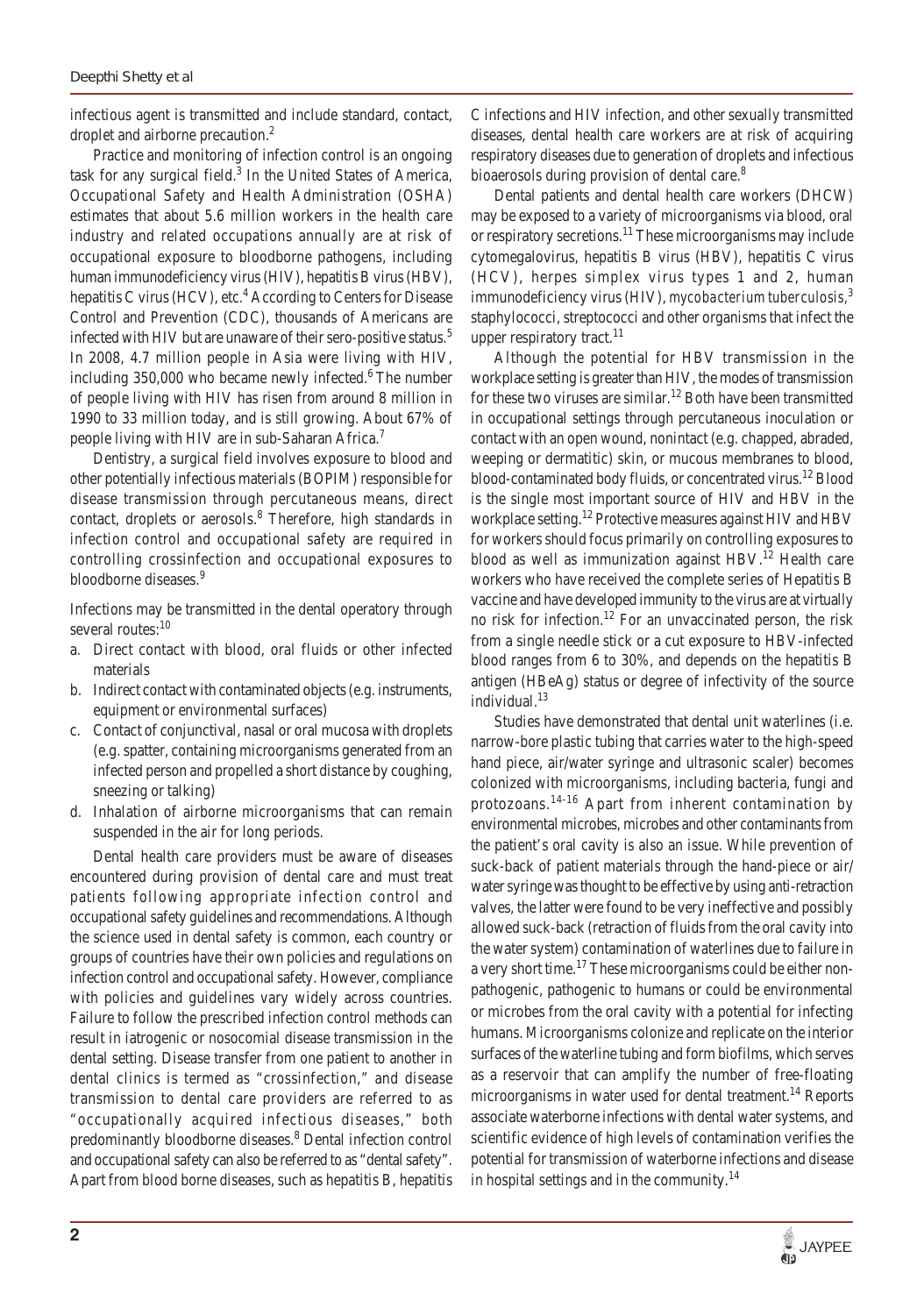CDC provides specific recommendations on vaccination of DHCWs; protective attire and barrier techniques; hand washing and handcare; use and care of sharp instruments and needles; sterilization of instruments; decontamination of high-touch clinical surfaces; cleaning and disinfection of the dental unit and environmental surfaces; disinfection and the dental laboratory; use, sterilization and care of hand pieces, antiretraction valves, and other intraoral dental devices attached to air and water lines of dental units; single-use disposables; handling of biopsy specimens; use of extracted teeth in dental educational settings and disposal of waste materials.<sup>11</sup> When implemented, the CDC recommendations should reduce the risk of disease transmission in the dental environment, from patient to DHCW, from DHCW to patient and from patient to patient.<sup>11</sup>

PPE are designed to protect the skin and the mucous membranes of the eyes, nose and mouth of dental health care personnel from exposure to blood or other potentially infectious material.<sup>18</sup> A visible spray is created during the use of rotary dental and surgical instruments (e.g. hand pieces, ultrasonic scalers) and air-water syringes.<sup>15</sup> This spray primarily consists of a large-particle spatter of water, saliva, blood, microorganisms and other debris.<sup>15</sup> The spray may also contain some aerosol (i.e. particles of respirable size: 10 microns).15 Aerosols can remain airborne for extended periods and can be inhaled.<sup>15</sup> Appropriate work practices, such as the use of dental dams and high-volume evacuators should minimize droplets, spatter and bioaerosols.15 OSHA mandates that dental health care workers wear gloves, surgical masks, protective eyewear, and protective clothing in specified circumstances (based on anticipated exposure to BOPIM) to reduce the risk of exposures to bloodborne pathogens.15

The principles of infection control remain fairly unchanged, new technologies, materials, equipment require continuous evaluation.<sup>19</sup> The unique nature of most dental procedures, instrumentation, and patient-care settings may also require specific strategies directed towards prevention of disease transmission among DHCWs and their patients.<sup>16</sup> Dental practitioners should understand why these infection control procedures are important.20 Unless precautions are taken, there is a high possibility that patients and DHCWs will be exposed to bloodborne and other potentially pathogenic infectious materials.<sup>17</sup> By understanding the principles of disease transmission and implementing infection control measures, dental personnel can control disease transmission in the dental setting.<sup>17</sup>

Stigma, or rather the degree to which an identity is spoiled as a result of having an illness, is a key variable in the social construction of illness.21 Throughout history many diseases have carried considerable stigma.<sup>22</sup> The list includes leprosy, tuberculosis, cancer, mental illness, and many sexually transmitted diseases. HIV/AIDS is only the latest disease to be stigmatized.<sup>19</sup> Only since 1987, studies have been undertaken on the attitudes and behavior of dentists toward HIV-positive patients.23 Dentistry has witnessed many changes over the past few years.<sup>24</sup> Developments in technology, new materials, managed care, third party payment and infection control requirements as well as the rise in litigation have all created new challenges for the private practitioner.<sup>21</sup> Not only does today's dentist face new practical problems, but the changing conditions of practice have given rise to ethical problems that did not exist until recently.<sup>21</sup> Early detection of HIV related oral lesions can be used to diagnose HIV infection, elucidate progression of the disease, predict immune status, and can result in timely therapeutic intervention.<sup>25</sup> The treatment and management of oral HIV lesions can considerably improve wellbeing of such patients.<sup>25</sup> Oral health care workers (OHCWs) have an important role to play in the overall health care delivery to patients with  $HIV/AIDS.<sup>25</sup>$ 

Discrimination or stigma against HIV-infected people has been observed since the epidemics of HIV and HBV. Some discriminatory acts could be overt, such as refusing to provide treatment or making derogatory statements.<sup>26</sup> Other forms are more subtle, such as providing less emotional support or less thorough care than required or acceptable. In India, as in many other countries it is illegal for clinicians, clinics, and hospitals to discriminate on the basis of HIV disease status as strict laws against discrimination against seropositive patients have been proposed.27

#### **PURPOSE**

The purpose of this study was to understand Indian dentists' knowledge, attitudes and practice (KAP) in dental infection control and safety from two cross-sectional surveys (1999 and 2010) conducted in India, so that the information could be used in developing dental safety education policy.

#### **METHODS**

The first dental infection control data collection instrument was developed in 1997 by investigators from Baylor College of Dentistry, Texas A&M Health Sciences Center, Dallas, Texas, USA and the Eastman Dental Institute, University College of London, UK.<sup>8</sup> This KAP/needs assessment instrument (selfadministered) was distributed to convenience samples comprising dental faculty, private and government-employed dentists in India, Pakistan, Thailand, Philippines, Taiwan, China, South Korea and the USA.<sup>8</sup> The survey instrument addressed variables including demographics, dental practice, perceived risk of disease transmission with respect to blood borne pathogens, perceived needs for practicing safe methods during patient care, and measures taken to control the spread of infectious disease.<sup>8</sup>

In order to understand how infection control procedures have changed from 1997, a new data collection instrument (2010) was developed by faculty from Baylor College of Dentistry, Dallas, Texas, USA and was utilized by investigators from Maulana Azad Institute of Dental Sciences, New Delhi, India on a random sample of the New Delhi dentists who were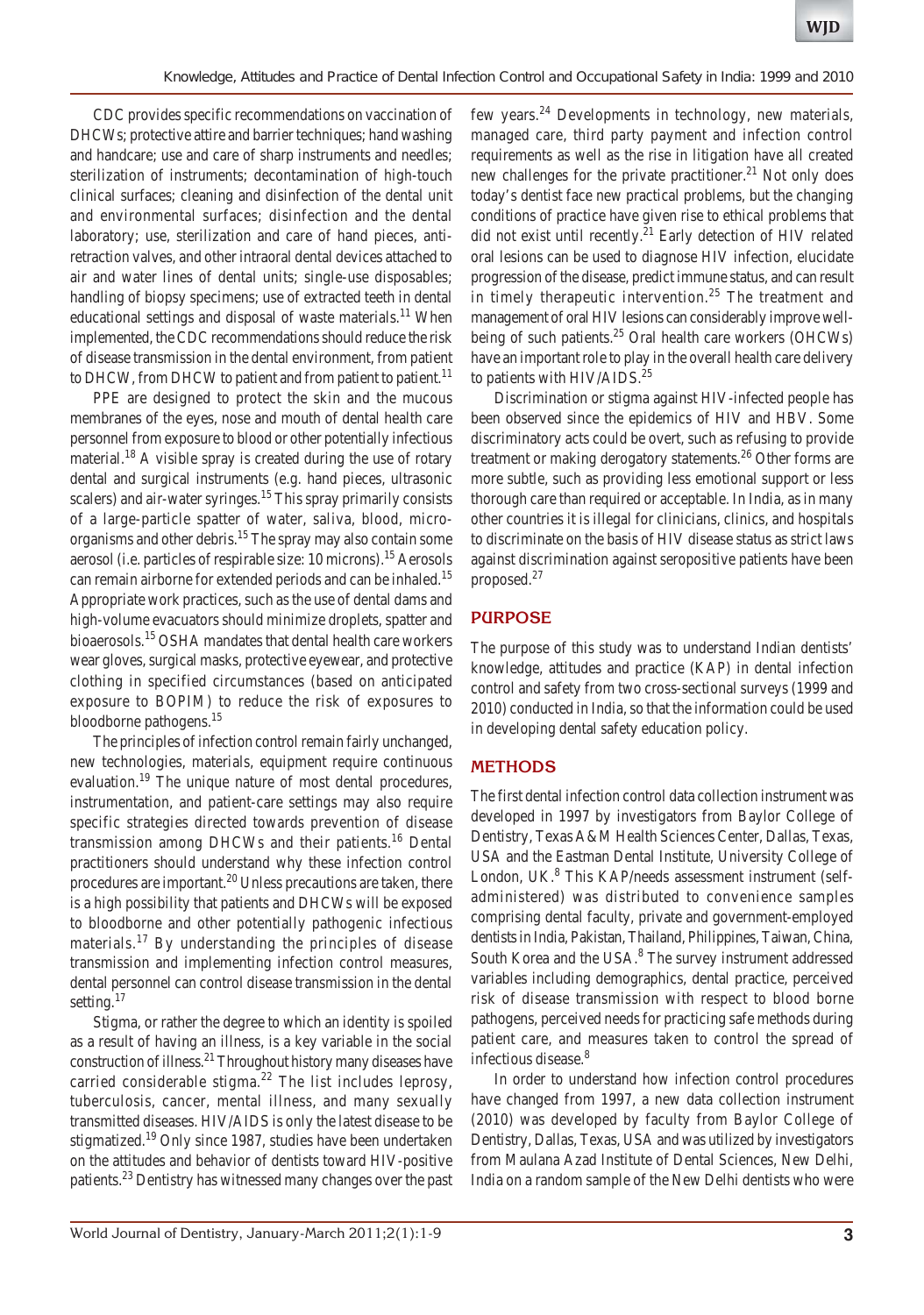members of the local dental association. The 2010 KAP instrument consisted of 92 questions addressing key topics related to infection control and occupational safety measures. Most variables used in this instrument are dichotomous. The survey instrument addressed variables including dental practice characteristics, perceived risk of disease transmission with respect to bloodborne pathogens, perceived needs for practicing safe methods during patient care, and measures taken to control the spread of infectious diseases. This self administered survey was distributed to a selected sample of about 500 dentists in the New Delhi, India. A trained faculty of MAIDS handdelivered the instrument and was only present to help dentists in understanding the questions but did not interfere with the response or completion of instruments by the respondents. This was to ensure that understanding of certain terms were consistent. Data were collected without use of subject identifiers. This effort was approved by the Ethics/Human Subject Review Committee of MAIDS New Delhi, India and provided an exempt status. Data collected was the property of MAIDS and was used after obtaining permission formally, from the investigators and the institution.

The samples from the two surveys (cross-sectional) were independent samples that could not be simply compared as the demographic, educational and other factors precluded meaningful longitudinal comparisons. However, geographic and in certain instances between time periods were done. Sample for the 1999 survey was from Southern India (Bengaluru) and 2010 from Northern India (New Delhi), both metropolitan areas. The Southern sample is from a region of highest dentist to population ratio and has the highest density of dental institutions in India. Although simple longitudinal comparisons were not

appropriate, the information could be used to understand broadly, the KAP of Dentists in India and could be used to develop educational policy in improving KAP in dental safety. Data were entered and edited using Microsoft Excel 2007, and analyzed using statistical software STATA Ver. 11(StataCorp LP, College Station, Texas, USA). Descriptives, such as frequencies generated and bivariate analysis, conducted using cross tabulations and Chi-square statistic.

#### **RESULTS AND DISCUSSIONS**

Table 1 describes the overall KAP of infection control without accounting for differences between sample populations.In 2010, only 83% of respondents reported that infectious diseases were on the rise in India as opposed to 93% in 1999. About 68% reported they had adequate knowledge of infectious diseases in 2010 compared to 83% in 1999. About 86% of respondents in 1999 recognized the potential of transmission through percutaneous route, while 73% recognized potential through splash/spatter in 2010. Over 90% of the respondents reported awareness of HBV, HIV and STD's having a potential for being transmitted in a dental clinic. Less than 50% of respondents in 2010 reported being immunized against infectious diseases except for tetanus, for which 85% of respondents were immunized and only 68% respondents reported having adequate knowledge of infectious diseases. About 16% of the respondents in 2010 reported having the right to refuse care to patients with infectious diseases compared to 19.9% in 1999 showing low yet a clinically significant problem. About 27% of respondents reported that infectious status of a patient is always known, compared to 14.7% in 1999 and this is worrisome and contradicts understanding of universal precautions or standard precautions.

| Table 1: Knowledge and attitude regarding infection control—comparison between 1999 and 2010 samples                                                                                                                                                                                                                                                                                                                                                                                      |                                                                      |                                                                      |  |  |
|-------------------------------------------------------------------------------------------------------------------------------------------------------------------------------------------------------------------------------------------------------------------------------------------------------------------------------------------------------------------------------------------------------------------------------------------------------------------------------------------|----------------------------------------------------------------------|----------------------------------------------------------------------|--|--|
| Variable                                                                                                                                                                                                                                                                                                                                                                                                                                                                                  | 2010<br>$\%$                                                         | 1999<br>$\%$                                                         |  |  |
| Epidemiological trend of bloodborne infectious diseases and AIDS in India<br>Rise of HIV Infection and AIDS in India<br>Adequate knowledge of infectious diseases to practice safe dentistry<br>Knowledge versus attitude regarding HBV and HIV among respondents<br>Potential for HBV and HIV infection transmission in a dental office<br>Potential for HBV and HIV infection transmission through percutaneous route<br>Potential for HBV and HIV transmission through splash/splatter | 82.7<br>68.4<br>91.2<br>86.0<br>73.2                                 | 93.2<br>83.1<br>91.7<br>53.9<br>68.4                                 |  |  |
| Immunization against infectious diseases<br>Respondent immunized against hepatitis-B virus infection<br>Respondent immunized against chicken pox<br>Respondent immunized against mumps<br>Respondent immunized against measles<br>Respondent immunized against rubella (German measles)<br>Respondent immunized against tetanus<br>Respondent immunized against diphtheria<br>Respondent immunized against polio<br>Respondent immunized against influenza                                | 47.4<br>48.9<br>34.6<br>53.7<br>39.3<br>84.6<br>53.7<br>59.6<br>41.5 | 79.8<br>68.6<br>68.4<br>73.5<br>62.3<br>87.1<br>85.7<br>89.3<br>39.9 |  |  |
| Universal precautions-knowledge, attitudes and practice<br>All patients must be treated alike irrespective of infectious disease status<br>Infectious disease status of a patient is always known<br>Right to refuse care to patients with infectious diseases                                                                                                                                                                                                                            | 58.8<br>27.6<br>16.2                                                 | 67.3<br>14.7<br>19.9                                                 |  |  |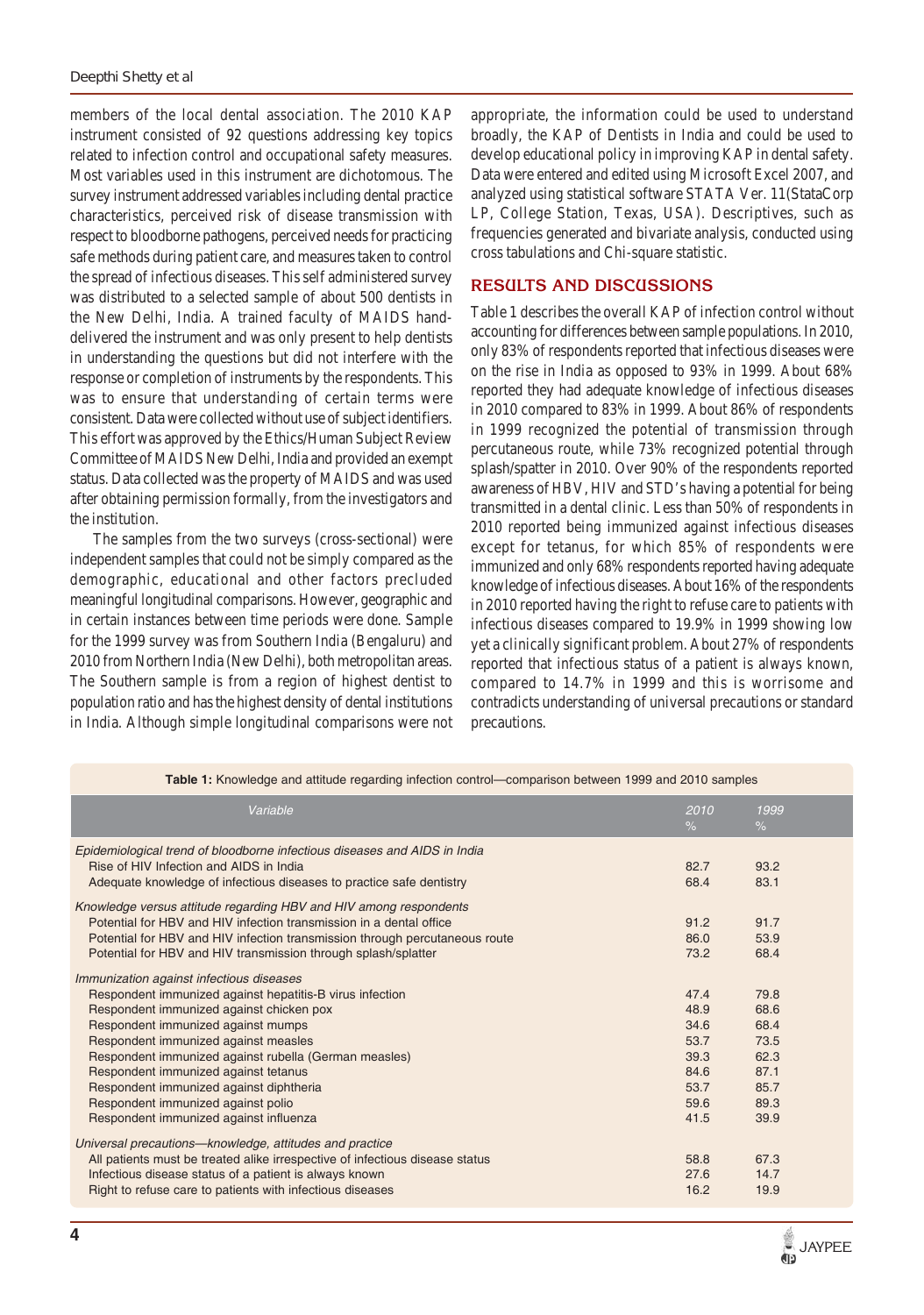Table 2 describes practice measures being implemented without accounting for differences between sample populations. Over 99% of the respondents reported using antimicrobial soap in 2010 compared to the 79.6% in 1999. Over 83% of respondents in 2010 reported using sterile surgical gloves for surgeries compared to 75% in 1999. About 84% of respondents in 2010 double-gloved for persons with a known status of bloodborne diseases or STDs, compared to 75% in 1999 that contradicted principles of universal/standard precautions and was possibly due to stigma with reference to infectious disease patients. In 2010, use of surface barriers was low but 84% of respondents reported use of surface disinfectants (disinfection in lieu of surface barrier usage), and 60% reported use of glutaraldehyde for decontamination or cold sterilization of instruments. Reported usage of ultrasonic instrument cleaners was 30% in 1999 but was 39% in 2010 sample. No significant difference in the usage of autoclave was noted between the two survey samples. About 30% of respondents in 2010, reported using heat sterilizable burs, endodontic instruments, orthodontic pliers and 70% of respondents reported using heat sterilizable dental instruments, a low compliance issue with respect to critical and semi-critical instruments. In 1999 and 2010 about 26% of respondents reported using rubber dam whereas the 1999 sample showed a lower utilization of HVE (35%) in comparison to 72.8% in 2010. Since there were significant differences in the sample population between 1999 and 2010, it was found necessary to consider responses separately based on gender, qualification and occupation.

Tables 3 to 8 list variables with significant odds ratio for 1999 and 2010 samples by gender, qualification and occupation. In 1999, the only variables for which the difference in responses

was significant between males and females were—(a) the epidemiological trend "rise in HIV infections and AIDS"; (b) double gloving; (c) use of surface disinfectants; and (d) regular use of sterilizable dental instruments. In 2010, the variables showing significant differences between males and females were the epidemiological trend - rise in HIV infections and AIDS, immunization against Diphtheria, use of sterile surgical gloves, regular use of surface barriers and regular use of ultrasonic cleaners. In the 2010 sample, males were less likely to believe that HIV infections and AIDS were on the rise in comparison to female respondents; this effect changed from 1999 sample where more males believed HIV infections and AIDS were on the rise.

When comparisons were made stratifying by qualification, the 1999 sample showed that the differences were significant between BDS degree holders and specialized degree holders with respect to the belief of rise in HIV infections and AIDS, knowledge of infectious diseases, immunization against infectious diseases (i.e. mumps, rubella, polio and influenza), use of sterile surgical gloves, double gloving and use of certain heat sterilizable instruments (i.e. endodontic instruments, orthodontic pliers and dental instruments). Compared to specialists, BDS degree holders were more likely to report being immunized, using personal protective equipment and heat sterilizable instruments. In the 2010 sample, responses on several variables differed significantly by achieved qualification. Results were inconsistent for knowledge of infectious disease trends and risks, use of personal protective equipment, regular use of surface barriers, regular use of instrument reprocessing devices and control of aerosols.

| <b>Table E.</b> I Tablico mcasules being implemented companson between 1999 and 2010 samples                                                                                                                                                                                                             |                                      |                                      |  |  |
|----------------------------------------------------------------------------------------------------------------------------------------------------------------------------------------------------------------------------------------------------------------------------------------------------------|--------------------------------------|--------------------------------------|--|--|
| Variable                                                                                                                                                                                                                                                                                                 | 2010<br>$\%$                         | 1999<br>$\%$                         |  |  |
| Regular use of any antimicrobial hand soap                                                                                                                                                                                                                                                               | 99.6                                 | 79.6                                 |  |  |
| Use of personal protective equipment (PPE)<br>Regular use of sterile surgical gloves for surgeries<br>Double gloving for persons with known bloodborne infectious diseases                                                                                                                               | 83.1<br>83.8                         | 71.5<br>75.0                         |  |  |
| Regular use of surface barriers                                                                                                                                                                                                                                                                          | 39.7                                 | 62.5                                 |  |  |
| Use of chemical germicides<br>Regular use of any surface disinfectant                                                                                                                                                                                                                                    | 84.2                                 | 71.9                                 |  |  |
| Immersion disinfectant<br>Regular use of gluteraldehyde                                                                                                                                                                                                                                                  | 60.3                                 | 53.5                                 |  |  |
| Use of instrument reprocessing devices<br>Regular use of ultrasonic cleaners<br>Regular use of autoclave                                                                                                                                                                                                 | 39.3<br>83.5                         | 30.3<br>86.6                         |  |  |
| Use of heat sterilizable instruments<br>Regular use of heat sterilizable burs<br>Regular use of heat sterilizable endodontic instruments<br>Regular use of heat sterilizable orthodontic pliers<br>Regular use of heat sterilizable dental instruments<br>Regular use of heat sterilizable mouth mirrors | 30.1<br>30.1<br>33.5<br>69.9<br>47.1 | 47.4<br>52.9<br>39.9<br>83.6<br>88.2 |  |  |
| Control of aerosols<br>Regular use of rubber dam<br>Regular use of high volume evacuator                                                                                                                                                                                                                 | 26.1<br>72.8                         | 26.9<br>34.6                         |  |  |

**Table 2:** Practice measures being implemented—comparison between 1999 and 2010 samples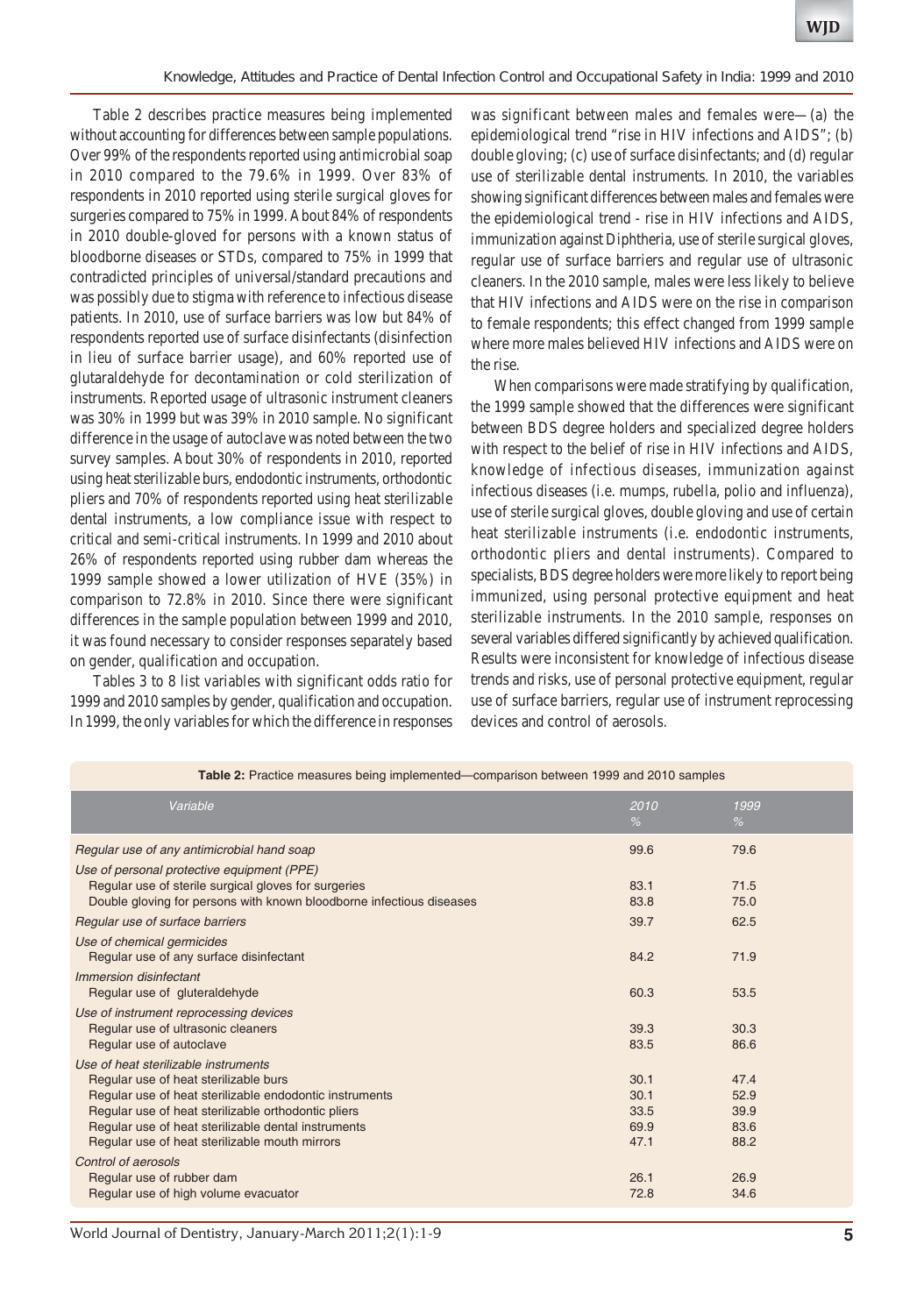## *Deepthi Shetty et al*

| <b>Table 3:</b> Comparison by gender for 1999 sample |              |         |           |         |  |
|------------------------------------------------------|--------------|---------|-----------|---------|--|
| Variable                                             | <b>Males</b> | Females | <b>OR</b> | p-value |  |
| Rise of HIV infection and AIDS in India              | 95.5%        | 89.5%   | 2.47      | 0.02    |  |
| Regular use of any surface disinfectant              | 74.9%        | 66.0%   | 1.54      | 0.05    |  |
| Regular use of heat sterilizable dental instruments  | 86.4%        | 79.0%   | 1.69      | 0.04    |  |

| <b>Table 4:</b> Comparison by gender for 2010 sample |              |         |           |         |  |
|------------------------------------------------------|--------------|---------|-----------|---------|--|
| Variable                                             | <b>Males</b> | Females | <b>OR</b> | p-value |  |
| Respondent immunized against diphtheria              | 61.5%        | 48.5%   | 1.69      | 0.04    |  |
| Regular use of surface barriers                      | 52.3%        | 31.3%   | 2.41      | 0.00    |  |
| Regular use of ultrasonic cleaners                   | 52.3%        | 30.7%   | 2.48      | 0.00    |  |

| <b>Table 5:</b> Comparison by qualification for 1999 sample                  |            |                |           |         |  |  |
|------------------------------------------------------------------------------|------------|----------------|-----------|---------|--|--|
| Variable                                                                     | <b>BDS</b> | Specialization | <b>OR</b> | p-value |  |  |
| Rise of HIV infection and AIDS in India                                      | 95.4%      | 90.2%          | 2.26      | 0.03    |  |  |
| Respondent immunized against mumps                                           | 72.9%      | 62.4%          | 1.62      | 0.02    |  |  |
| Respondent immunized against rubella (German measles)                        | 67.6%      | 55.2%          | 1.69      | 0.01    |  |  |
| Respondent immunized against polio                                           | 94.7%      | 82.0%          | 3.89      | 0.00    |  |  |
| Respondent immunized against influenza                                       | 44.7%      | 33.5%          | 1.60      | 0.02    |  |  |
| All patients must be treated alike irrespective of infectious disease status | 72.1%      | 60.8%          | 1.67      | 0.01    |  |  |
| Regular use of sterile surgical gloves for surgeries                         | 75.6%      | 66.0%          | 1.59      | 0.02    |  |  |
| Double gloving for persons with known blood borne infectious diseases        | 79.4%      | 69.1%          | 1.72      | 0.01    |  |  |
| Regular use of heat sterilizable endodontic instruments                      | 57.3%      | 46.9%          | 1.52      | 0.03    |  |  |
| Regular use of heat sterilizable orthodontic pliers                          | 44.7%      | 33.5%          | 1.60      | 0.02    |  |  |
| Regular use of heat sterilizable dental instruments                          | 87.8%      | 77.8%          | 2.05      | 0.01    |  |  |

## **Table 6:** Comparison by qualification for 2010 sample

| Variable                                                  | <b>BDS</b> | Specialization | OR.  | p-value |
|-----------------------------------------------------------|------------|----------------|------|---------|
| Right to refuse care to patients with infectious diseases | 27.7%      | 12.6%          | 2.67 | 0.00    |
| Regular use of surface barriers                           | 60.0%      | 33.3%          | 3.00 | 0.00    |
| Regular use of any surface disinfectant                   | 93.8%      | 81.2%          | 3.54 | 0.02    |
| Regular use of ultrasonic cleaners                        | 64.6%      | 31.4%          | 3.99 | 0.00    |
| Regular use of rubber dam                                 | 43.1%      | 20.8%          | 2.89 | 0.00    |
|                                                           |            |                |      |         |

## **Table 7:** Comparison by occupation for 1999 sample

| Variable                                              | Private practice | Faculty | OR   | p-value |
|-------------------------------------------------------|------------------|---------|------|---------|
| Respondent immunized against mumps                    | 70.8%            | 57.0%   | 1.83 | 0.02    |
| Respondent immunized against measles                  | 75.6%            | 63.3%   | 1.79 | 0.02    |
| Respondent immunized against rubella (German measles) | 66.1%            | 44.3%   | 2.45 | 0.00    |
| Regular use of heat sterilizable dental instruments   | 85.9%            | 72.2%   | 2.36 | 0.00    |
| Regular use of heat sterilizable mouth mirrors        | 90.5%            | 77.2%   | 2.79 | 0.00    |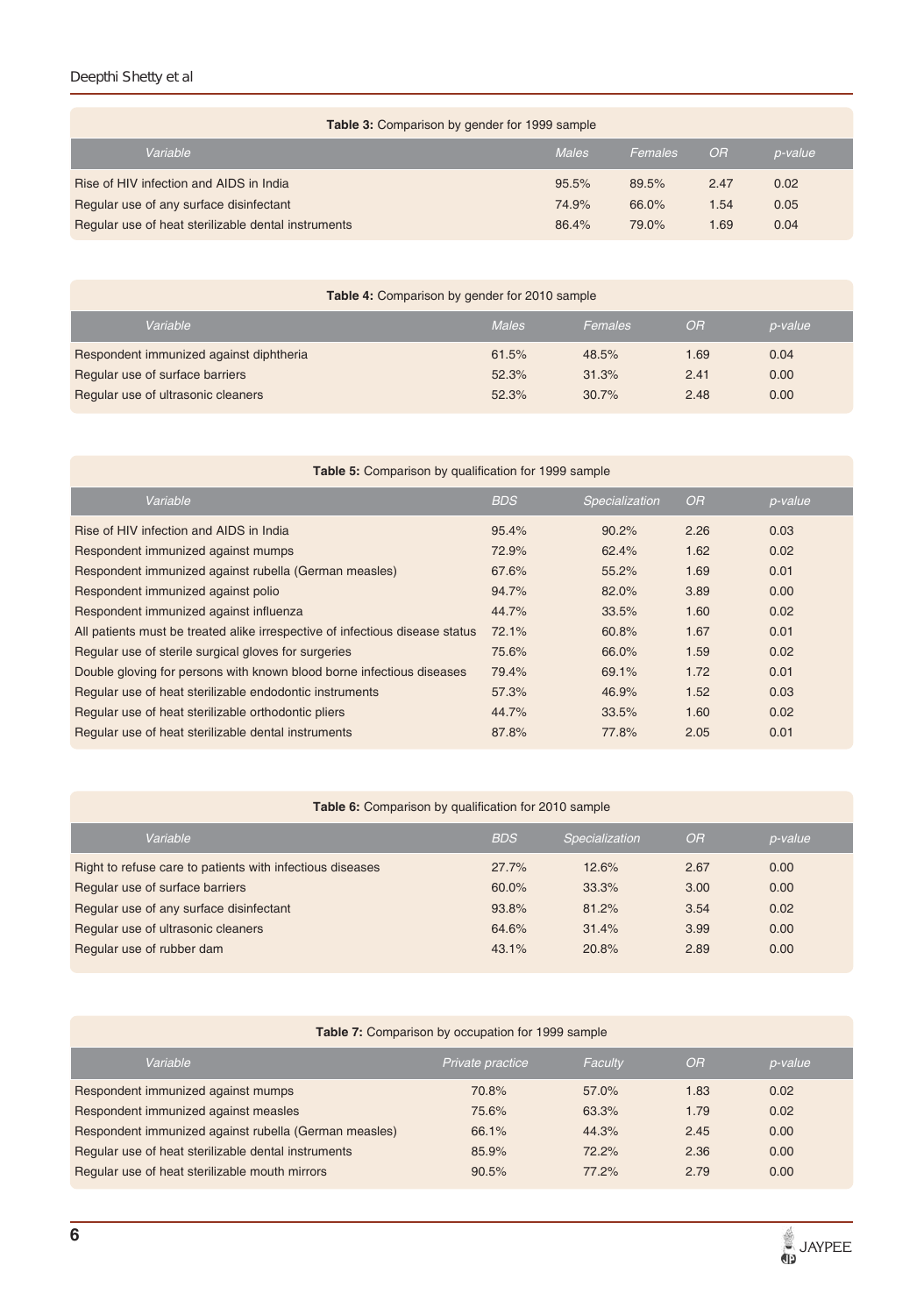*Knowledge, Attitudes and Practice of Dental Infection Control and Occupational Safety in India: 1999 and 2010*

| <b>Table 8:</b> Comparison by occupation for 2010 sample                                                                                    |                  |                |              |              |  |
|---------------------------------------------------------------------------------------------------------------------------------------------|------------------|----------------|--------------|--------------|--|
| Variable                                                                                                                                    | Private practice | Faculty        | OR           | P value      |  |
| Adequate knowledge of infectious diseases to practice safe dentistry<br>Potential for HBV and HIV infection transmission in a dental office | 73.1%<br>95.8%   | 61.0%<br>83.8% | 1.74<br>4.42 | 0.04<br>0.00 |  |

When stratified by occupation, the 1999 sample showed that responses differed significantly between faculty and private practitioners for immunization against infectious diseases (i.e. mumps, measles, rubella) and use of certain heat sterilizable instruments (i.e. dental instruments and mouth mirrors). Private practitioners were more likely to be immunized and use heat sterilizable instruments compared to faculty. In 2010, the differences by practice setting were related to adequate knowledge of infectious diseases, immunization against infectious diseases, regular use of surface barriers, regular use of instrument reprocessing devices and use of heat sterilizable instruments. Overall, private practitioners were less likely to report adherence to these practices and report immunization against infectious diseases. .

The results from this study broadly demonstrated lack of dental safety. Due to regional differences in the two samples as well as based on gender, qualification and occupation, results cannot be simply compared over time. However, the findings illuminate some interesting reported outcomes in terms of knowledge, attitude and practices in dental infection control and occupational safety.

In the past 10 years, India has been investing more in the medical care of HIV patients. Availability of inexpensive and locally manufactured antiretroviral drugs, and drug cocktails were a breakthrough in treatment of HIV/AIDS when Indian pharmaceutical companies produced generic antiretrovirals that were similar to those made by large pharmaceutical companies, but significantly cheaper.<sup>28</sup> Based on the 2010 UNAIDS report, India has shown a 50% drop in the number of new HIV infections in the recent 10 years.

Immunization, the first line of defense against preventable disease among respondents from both regions, was low with significantly lower rates in the 2010 regional sample. This low response rate was consistent in all the groups (males, females, BDS degree holders, specialized degree holders, involved in private practice, faculty members) with the exception of dental faculty members. Faculty members were better in terms of immunization rates and certain practice measures possibly because of institutional updates in immunization requirement for employment and implementation of the infection control practice measures. In addition, they have to comply with certain internal rules and accreditation audits prescribed by the Dental Council of India as compared to private practitioners not requiring such accreditation or compliance measures.

According to Times of India, in 2010, about 90% of the people in Delhi were not immunized against hepatitis B, possibly a regional issue and not a secular one with respect to the rest of India. Although a requirement by the Dental Council of India, a vast majority of dental schools still have not implemented immunization requirements for student admissions.<sup>1</sup> The low immunization rates can be linked to few respondents having adequate knowledge of infectious diseases or who have grownup in high immunization coverage/achievement areas. Only 68.4% of respondents reported having adequate knowledge of infectious diseases. In both, 1999 and 2010 samples, respondents with specialized degree were more likely to have adequate knowledge of infectious diseases. It is important to increase awareness about preventable infectious diseases and ensure individuals immunized against them infectious diseases.

Stigma in treating HIV/AIDS patients is still a concern. Not only does stigma increase discrimination between infectious and noninfectious patient, it also affects the practice of universal precautions based on anticipated exposure to BOPIM. In the 2010 sample a little over one half of respondents stated that all patients should be treated as potentially infectious, an outcome that is very disturbing. One out of seven respondents felt they could refuse care to patients with infectious disease contrary to the laws set by the Government and the National AIDS Control Organization, the latter is a governmental body. Although there were minor differences between various groups, these findings on stigma and infectious diseases are ethically wrong and deleterious to patients, patients' rights and human rights. These findings suggest the need for a strong emphasis on educating dentists in the ethical and legal issue of stigma and care of infectious/potentially infectious patients. Dentists may not be always aware of the infectious disease status of a patient as some may not report it or they may not have been tested, however, all patients must be treated as potentially infectious and must be treated with professionalism and respect.

Today, in United States all devices that are introduced into the oral cavity are either single-use disposable supplies or always heat sterilized between use on patients. This compares to only 30% of Indian respondents reporting to use heat sterilizable instruments in the 2010 sample. Faculty used sterilization measures more possibly due to institutional checks and balances. This finding is of grave concern as it indicates that dentists may be using inappropriate cold sterilization methods or other unapproved sterilization methods that cannot be validated. In short, responses from both the 1999 and 2010 samples revealed inadequate understanding of the principles of dental safety, negative attitude towards infectious patients, and practice lacking in dental safety. Public health measures and improvement in the field of medicine are being addressed in India, but the field of dentistry still lacks implementation of the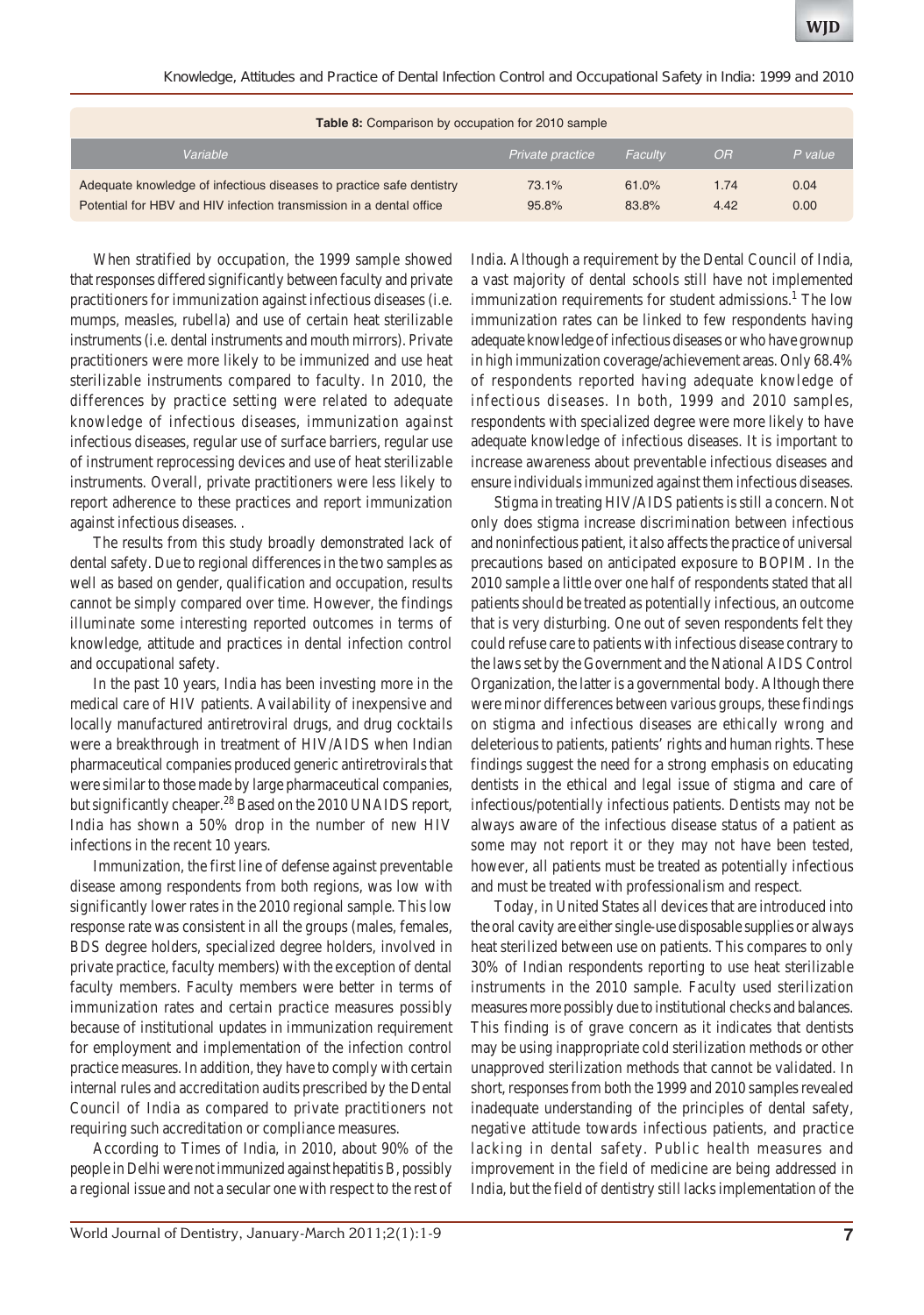much needed safety regulations, knowledge, training and equipment. It would therefore be in the economic and social interest to facilitate and sustain a robust program in Dental Infection Control and Safety Program for India.

# **CONCLUSIONS**

While it was difficult to draw to concrete conclusions on the trends between the 1999 and 2010 samples, data from this evaluation (both surveys) demonstrated that there was a substantial opportunity to improve the knowledge, attitude and practice of dental infection control and occupational safety in India. Regulations mandating dental safety, although in place need to be emphasized and implemented. Affordable education, including online or distance self-study and testing programs must be promoted for all dentists, dental auxiliaries in the currently mandatory field dental safety. State's dental councils in India must emphasize the need for dentists to provide proof of training in dental safety for annual renewal of the dental license. All schools must adopt a comprehensive curriculum in dental safety. Immunization against preventable infectious diseases must be publicized and required. Training of a core group of local experts in dental safety should be carried out under the auspices of the Dental Council and premier Dental Educational Institutions in India. Dental industry from within India and abroad must be encouraged in making equipment and materials accessible for the practice of dental safety. Lastly, all CDE programs that are provided in any dental subject must include dental safety as an integral aspect of education.

# **REFERENCES**

- 1. Puttaiah R, Shetty S, Bedi R, Verma M. Dental infection control in India at the turn of the century. World Journal of Dentistry 1:1-6.
- 2. Centers for diseases control and prevention. Public Health Guidance for Community-Level Preparedness and Response to Severe Acute Respiratory Syndrome (SARS) Version 2. Retrieved from http://www.cdc.gov/ncidod/sars/guidance/core/ app2.htm 3 May, 2005.
- 3. Durr Dental. Prevention of infection in dental medicine demands on hygiene. Retrieved from http://www.duerr.de/jap/ p06/download/RKI\_GB.pdf November 2007.
- 4. United States Department of Labor. Occupational safety and health administration. Retrieved from: http://www.osha.gov/ SLTC/bloodbornepathogens/index.html 2009.
- 5. Patton LL, Santos VL, McKaig RG, Shugars DC, Strauss RP. Education in HIV risk screening, counseling, testing, and referral: Survey of US Dental School. Journal of Dental Education 2002;66:1167-77.
- 6. UNAIDS/WHO. AIDS Epidemic Update. Retrieved from http:/ /www.unaids.org/en/CountryResponses/Regions/default.asp 2009.
- 7. AVERT International HIV and AIDS charity. Retrieved from http://www.avert.org/aids-statistics.htm
- 8. Puttaiah R, Bedi R, Tse E, et al. Sample infection control needs assessment survey data from eight countries. International Dental Journal 2009;59:271-76.
- 9. Kohli A, Puttaiah R. Dental infection control and occupational safety for oral health professionals, Dental Council of India. Retrieved from http://www.dentalsafety.in/i/Infection-Control-Safety-Book.pdf
- 10. Centers for Disease Control and Prevention. Guidelines for infection control in dental health care settings. Retrieved from http://www.cdc.gov/mmwr/preview/mmwrhtml/rr5217a1.htm 19 December, 2003.
- 11. Centers for Disease Control and Prevention. Recommended infection-control practices for dentistry. Retrieved from http:// www.cdc.gov/mmwr/preview/mmwrhtml/00021095.htm 28 May, 1993.
- 12. Centers for Disease Control and Prevention. Guidelines for prevention of transmission of human immunodeficiency virus and hepatitis B virus to health-care and public-safety workers. Retrieved from http://www.cdc.gov/MMWR/PREVIEW/ mmwrhtml/00001450.htm 23 June, 1989.
- 13. Centers for Disease Control and Prevention. Blood borne pathogens occupational exposure. Retrieved from http:// www.cdc.gov/oralhealth/infectioncontrol/faq/ bloodborne\_exposures.htm 8 October, 2009.
- 14. Kohn WG, Collins AS, Harte JA, Eklund KJ, Malvitz DM, Cleveland J. Guidelines for infection control in dental health care settings 2003. Journal of American Dental Association 2004;135:33-47.
- 15. Lin SM, Svoboda KKH, Giletto A, Seibert J, Puttaiah R. Effects of hydrogen peroxide on dental unit biofilms and treatment water contamination. Eur J Dent January 2011;5(1):47-59.
- 16. Kim PJ, Cederberg RA, Puttaiah R. A pilot study of 2 methods for control of dental unit biofilms. Quintessence Int Jan 2000;31(1):41-48.
- 17. Montebugnoli L, Dolci G, Spratt DA, Puttaiah R. Failure of anti-retraction valves and the procedure for between patient flushing: A rationale for chemical control of dental unit waterline contamination. Am J Dent Aug 2005;18(4):270-74.
- 18. Centers for Disease Control and Prevention. Infection control in dental settings, personal protective equipment, masks, protective eyewear, protective apparel, gloves. Retrieved from http://www.cdc.gov/oralhealth/infectioncontrol/faq/ protective\_equipment.htm 14 October, 2009.
- 19. Centers for Disease Control and Prevention. Recommended infection control practices for dentistry. Retrieved from http:// www.cdc.gov/mmwr/PDF/rr/rr4208.pdf 28 May, 1993.
- 20. Bokhari S, Sufia S, Khan AA. Infection control practices among dental practitioners of Lahore, Pakistan. Pakistan Journal Medical Sciences 2009;25:126-30.
- 21. Green G, Platt S. Fear and loathing in health care settings reported by people with HIV. Sociology of Health and Illness 1997;19:70-92.
- 22. Brown L, Macintyre K, Trujillo L. AIDS education and prevention interventions to reduce HIV/AIDS stigma: What have we learned? AIDS Education and Prevention 2003;15:49-69.